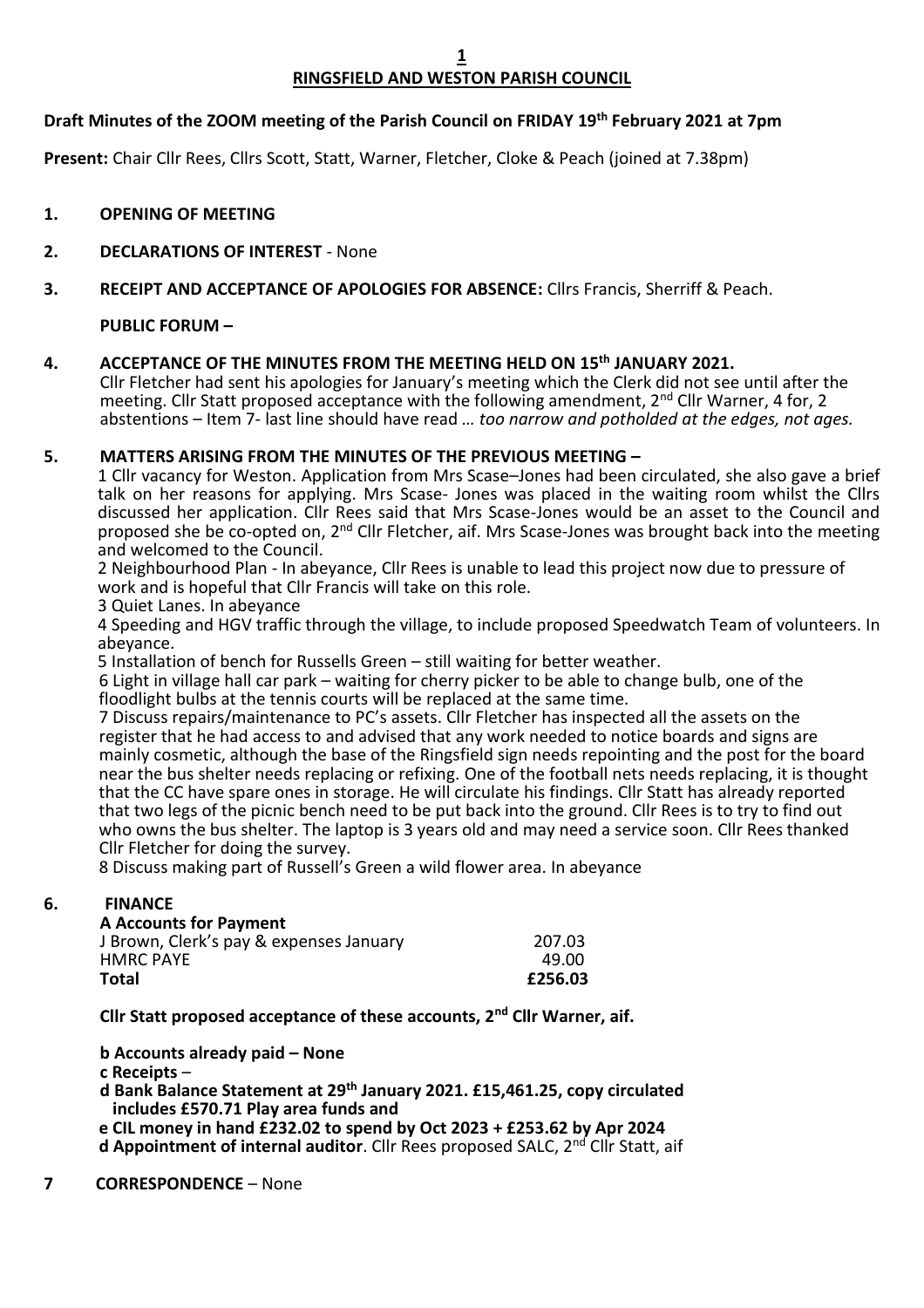## **8 PLANNING –**

#### **a Applications Rec'd –**

- 1) DC/21/0279/FUL 16 School Road. Single front and rear extension, re roof of existing garage and internal alterations to form annex accommodations ancillary to main dwellings. New application following refusal of DC/20/3637/FUL
- 2) DC/21/0350/FUL & DC/21/0123/LBC The Brambles, Church Rd. First floor and rear extension.
- 3) DC/21/0122/FUL & DC/21/123/LBC Owl Barn, London Road. Extension and conversion of existing outbuildings to create new residential unit.
- 4) DC/21/0303/FUL Devonshire Farm, Ringsfield. Conversion of existing building with extant permission to convert to a single dwelling, erection of cartlodge/office and change of use of agricultural land to domestic curtilage.

#### **Cllr Rees proposed no objection to items 1,2 & 3 2nd Cllr Statt, aif. After some discussion Cllrs decided to draw up a list of reservations re item 4 before submitting comments to ESC.**

#### **b Decisions Rec'd–**

 DC/20/3637/ 16 School Rd. (see application no 1 above) **Refused** – rear extension too long and front extension would extend beyond the building line of neighbours.

 DC/20/4716/FUL Home View, Church Road. Conversion of existing single storey barn into holiday let. **Permitted**.

 DC/20/4878/FUL Barns at Ringsfield Hall Farm. Self build and conversion of barns. **Refused –** unsustainable development in isolated location. Cllrs were surprised at this decision and that one of the reasons was '*the development falls within the 13km protection zone of European Designated Sites as set out in the emerging Suffolk Recreational Disturbance Avoidance and Mitigation Strategy (RAMS) Local Policy WLP8.34 which seeks to support the Habitats Directive where proposals would cause a direct or indirect adverse effect to the integrity of nationally designated areas.* Full refusal document is available on ESC's Planning Portal. Cllr Cloke found a map detailing the protection zone which appears to cover the Broads at Beccles and Bungay to the A143 and a new area from the One Hundred River down towards the coast.

#### **9 REPORTS**

**County and District Councillor's Reports –** Cllr Cloke's report had been circulated, there were no questions.

#### **Parish Councillor's Reports**

**Cllr Statt:** Graham, who looks after the defib, has reported a fault with the plate temperature light and is waiting for an engineer to get back to him. Cllr Rees proposed that the PC should pay if there is any cost, all agreed.

**Cllr Scott:** and Cllr Cloke attended the meeting with P Aldous MP, T Passmore P&CC and Cllr Bee re speeding and other policing issues, as usual the meeting concentrated more on Bungay than smaller parishes. Cllr Scott reminded the attendees that a meeting for the smaller parishes with the MP just to discuss traffic problems caused by the southern bypass had been agreed. Cllr Cloke had emailed Cllr Bee & the MP in January to try to get a firm date and will chase this up again. Verges are being disintegrated, banks besides the roads are being eroded and large potholes are getting bigger and growing in number in all the roads being used as short cuts for increasing numbers of vehicles both small and very large with little or no maintenance is being carried out, all agreed that something needs to be done urgently.

**Cllr Rees** thanked Cllrs Scott and Cloke for attending.

Cllrs also reported that flooding is occurring more frequently on roads around the village, ditches are full and pipes are blocked probably due to lack of maintenance over a long period of time. Cllr Rees thinks that a ditch survey should be carried out.

**Cllr Statt** has seen a report stating that Highways are to receive an extra £23-£25m with £4m carried over from last year.

# **Clerk's Report – To include crime report sourced from Suffolk Constabulary's website**

December 1 x ASB Kings Lane